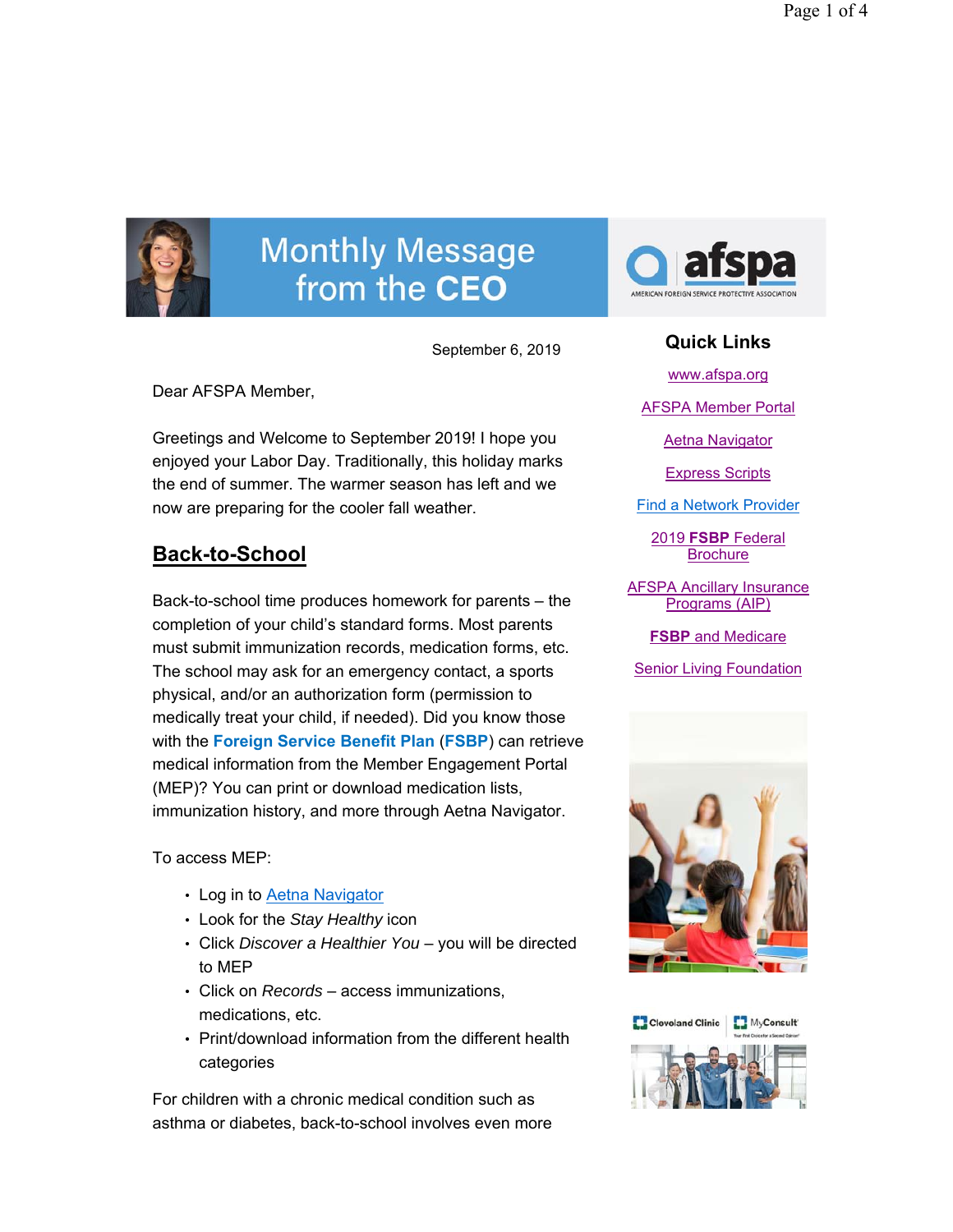preparation. Refer to the Medication Adherence Back-to-School Tips from Express Scripts.

### **Step 2 – Your Biometric Screening**

You still can complete Step Two of the Wellness Program – A Biometric Screening – to receive **\$75** in Wellness Rewards. U.S. members can obtain a Biometric Screening at a Quest Diagnostic Patient Service Center. Register at *my.questforhealth.com* (registration key - **FSBP**) to locate a screening center. Or, print a copy of the Biometric Screening Physician Results Form to take to your annual physical exam. Overseas members can choose this option as well. Your results can help you develop a plan and understand your risks. Then, you can decide which **FSBP**  programs are needed to address your individual needs.

To earn the **\$75 Wellness Reward**, you must submit a completed Quest form by December 1. You still have time!

#### **September Awareness Months**

**Drug-Free Pain Management Awareness Month** – Last month, I wrote about our Pain Management program. However, this important topic warrants repeating. **FSBP**'s comprehensive program assists you with acute and chronic pain. It offers coaching and support to help you identify non-pharmacologic treatment options. Learn more by calling **800-593-2354**. (See page 95 of the 2019 **FSBP** brochure for details.)

**Life Insurance Awareness Month (LIAM)** – We celebrate birthdays and anniversaries… September is when we evaluate our life insurance needs. **Please ensure your beneficiary information is up to date.** 

- **Life insurance is important and dependable.** Protect your family's future. Unlike stocks and investments, term life insurance benefits remain unaffected by market fluctuations.
- **Life insurance may be lower than you think.** A group plan may cost less than purchasing an individual plan.

Cleveland Clinic e-Newsletter

**Life Insurance 101 Webinar** 

AFSPA is sponsoring a Life Insurance Webinar in partnership with Prudential Insurance Company of America

> When: **Wednesday, Sept. 25th**

Time: **12:00pm EST** 

#### **Click here to register!**





**Important Reminder!**

To ensure all protected health information is secure, we are modifying our process for claim